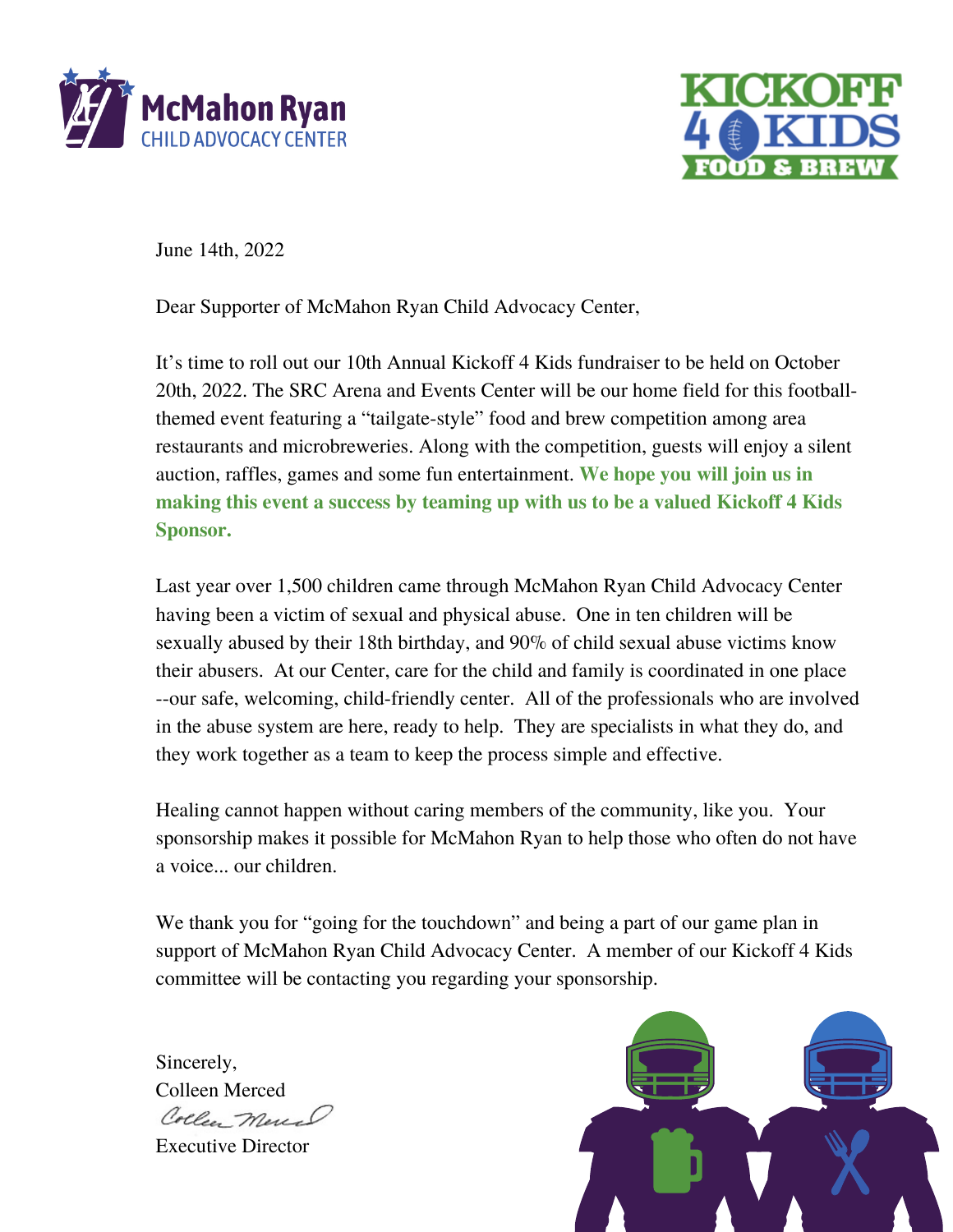



#### Sponsor Levels Thursday, October 20th, 2022 SRC Arena

# Game Day Sponsor- \$7,500

- Twenty (20) tickets to the Kickoff 4 Kids event
- Prominent signage at event entrance
- Six (6) branded social media posts
- Recognition in all available media opportunities Valued at \$2,500
- Two tables of ten (10) to our Go Blue 4 Kids Breakfast on March 31st, 2023
- Five (5) tickets to Pinwheel Ball on April 22nd, 2023 at Marriot Downtown
- Full-Page Color Advertisement in event program

## Halftime Sponsor- \$5,000

- Fourteen (14) tickets to the Kickoff 4 Kids event
- Prominent signage at event
- Five (5) branded social media posts
- A table of ten (10) to our Go Blue 4 Kids Breakfast on March 31st, 2023
- Four (4) tickets to the Pinwheel Ball on April 22nd, 2023 at Marriot Downtown
- Full-Page Color Advertisement in event program

### Touchdown Sponsor- \$2,500

- Ten (10) tickets to the Kickoff 4 Kids event
- Signage at the event
- Three (3) branded social media posts
- Two (2) tickets to our Go Blue 4 Kids Breakfast on March 31st, 2022
- Half-Page Color Advertisement in event program

### Field Goal Sponsor- \$1,000

- Five (5) tickets to the Kickoff 4 Kids event
- Signage at the event
- One (1) branded social media posts
- Quarter-Page Color Advertisement in event program